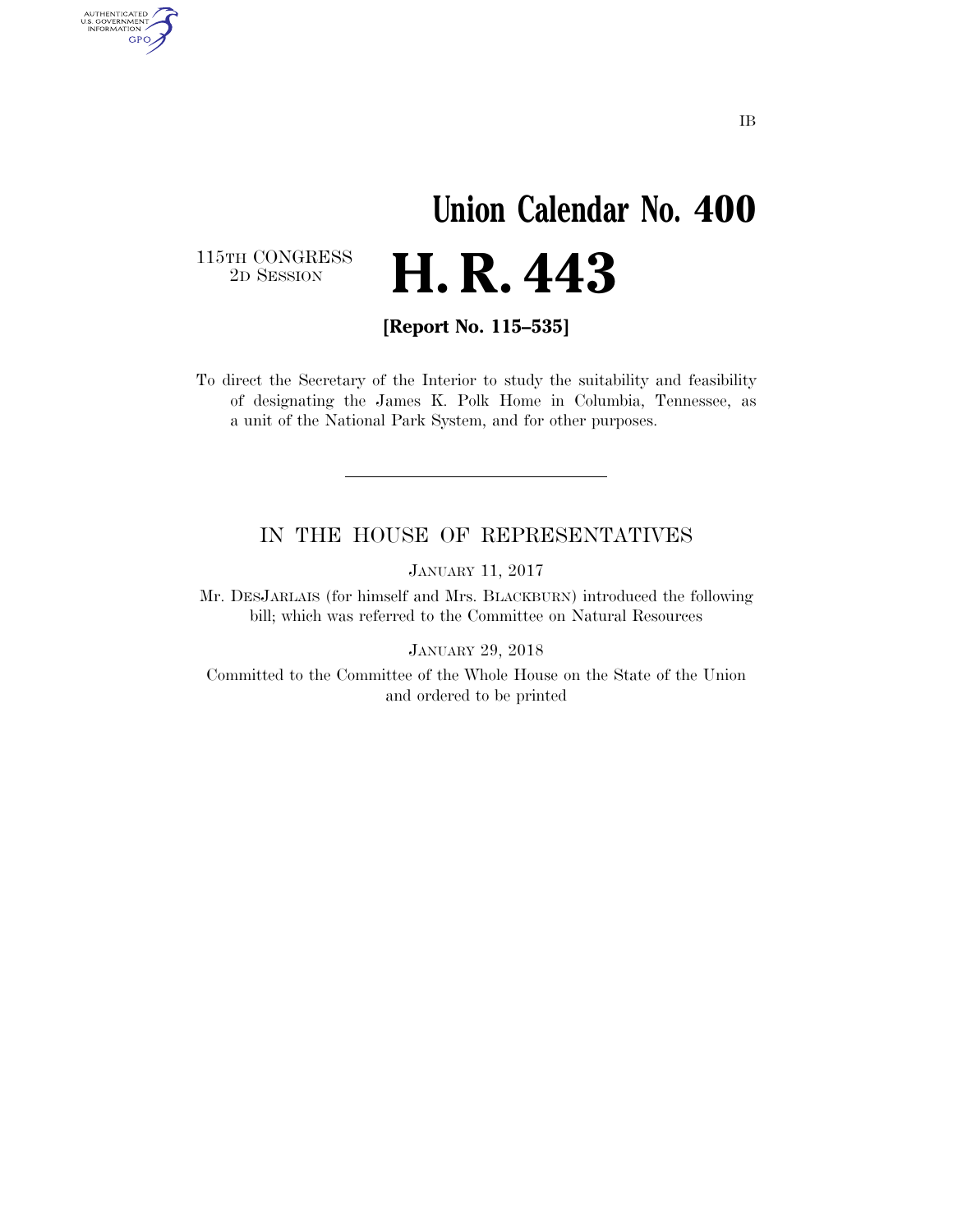## **A BILL**

2

To direct the Secretary of the Interior to study the suitability and feasibility of designating the James K. Polk Home in Columbia, Tennessee, as a unit of the National Park System, and for other purposes.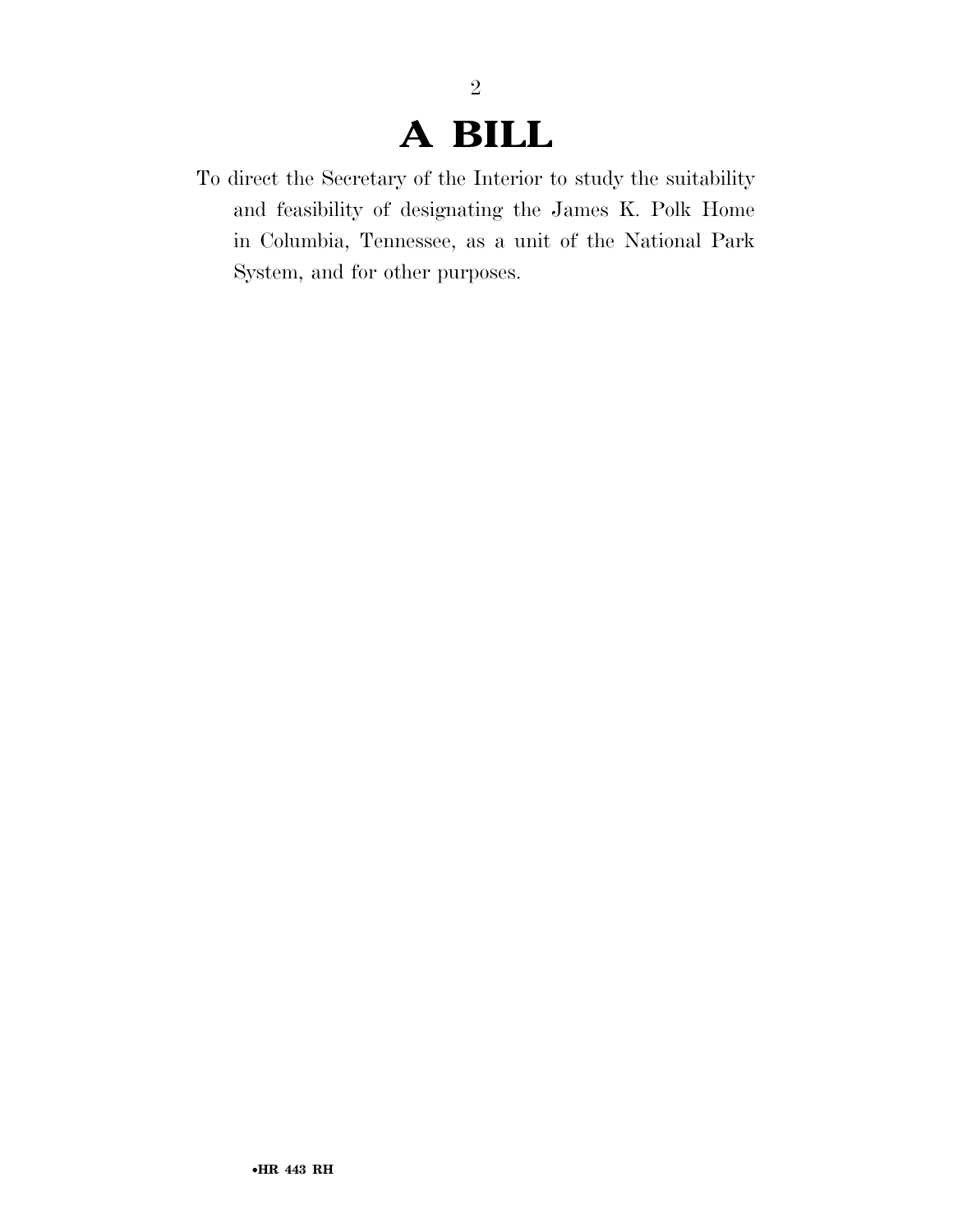| $\mathbf{1}$ | Be it enacted by the Senate and House of Representa-         |
|--------------|--------------------------------------------------------------|
| 2            | tives of the United States of America in Congress assembled, |
| 3            | <b>SECTION 1. SHORT TITLE.</b>                               |
| 4            | This Act may be cited as the "James K. Polk Presi-           |
| 5            | dential Home Study Act".                                     |
| 6            | SEC. 2. FINDINGS.                                            |
| 7            | Congress finds that—                                         |
| 8            | $(1)$ in 1961, the James K. Polk Home was des-               |
| 9            | ignated as a National Historic Landmark; and                 |
| 10           | (2) in April 2015, the National Park Service                 |
| 11           | completed a reconnaissance survey of the James K.            |
| 12           | Polk Home, in which the National Park Service—               |
| 13           | $(A)$ determined that—                                       |
| 14           | (i) the James K. Polk Home is con-                           |
| 15           | clusively nationally significant; and                        |
| 16           | (ii) a special resource study is needed                      |
| 17           | to fully analyze the suitability, feasibility,               |
| 18           | and need for management of the James K.                      |
| 19           | Polk Home by the National Park Service;                      |
| 20           | and                                                          |
| 21           | (B) recommended that Congress consider                       |
| 22           | authorizing a special resource study for the                 |
| 23           | James K. Polk Home and associated properties.                |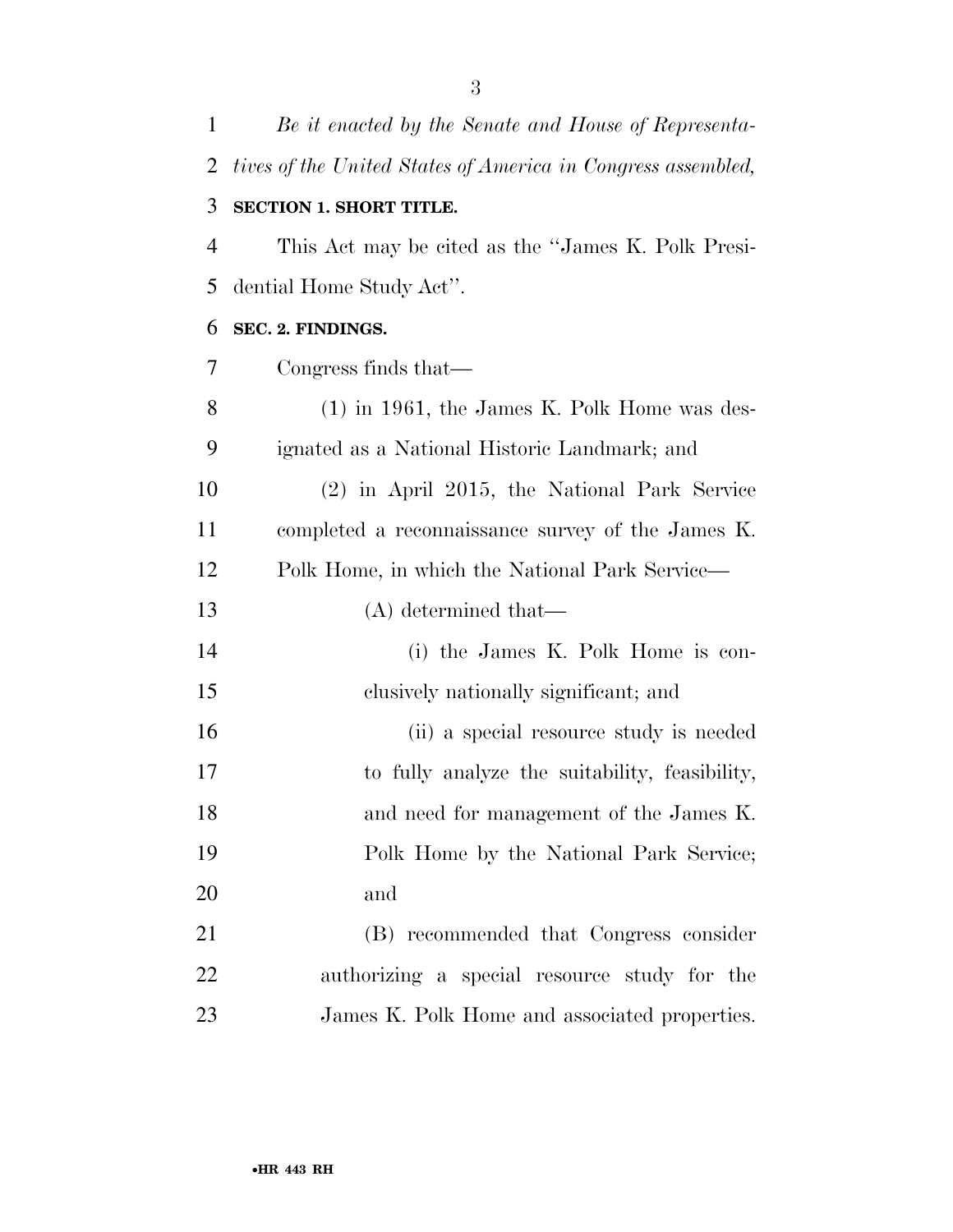**SEC. 3. STUDY.** 

 (a) IN GENERAL.—The Secretary of the Interior (re- ferred to in this Act as the ''Secretary'') shall conduct a special resource study of the site of the James K. Polk Home in Columbia, Tennessee, and adjacent property (re-ferred to in this Act as the ''site'').

 (b) CRITERIA.—The Secretary shall conduct the study under subsection (a) in accordance with section 100507 of title 54, United States Code.

 (c) CONTENTS.—In conducting the study under sub-section (a), the Secretary shall—

 (1) evaluate the national significance of the site;

 (2) determine the suitability and feasibility of designating the site as a unit of the National Park System;

 (3) include cost estimates for any necessary ac- quisition, development, operation, and maintenance of the site;

 (4) consult with interested Federal, State, or local governmental entities, private and nonprofit or-ganizations, or other interested individuals; and

 (5) identify alternatives for the management, administration, and protection of the site.

•**HR 443 RH** (d) REPORT.—Not later than 3 years after the date on which funds are made available to carry out the study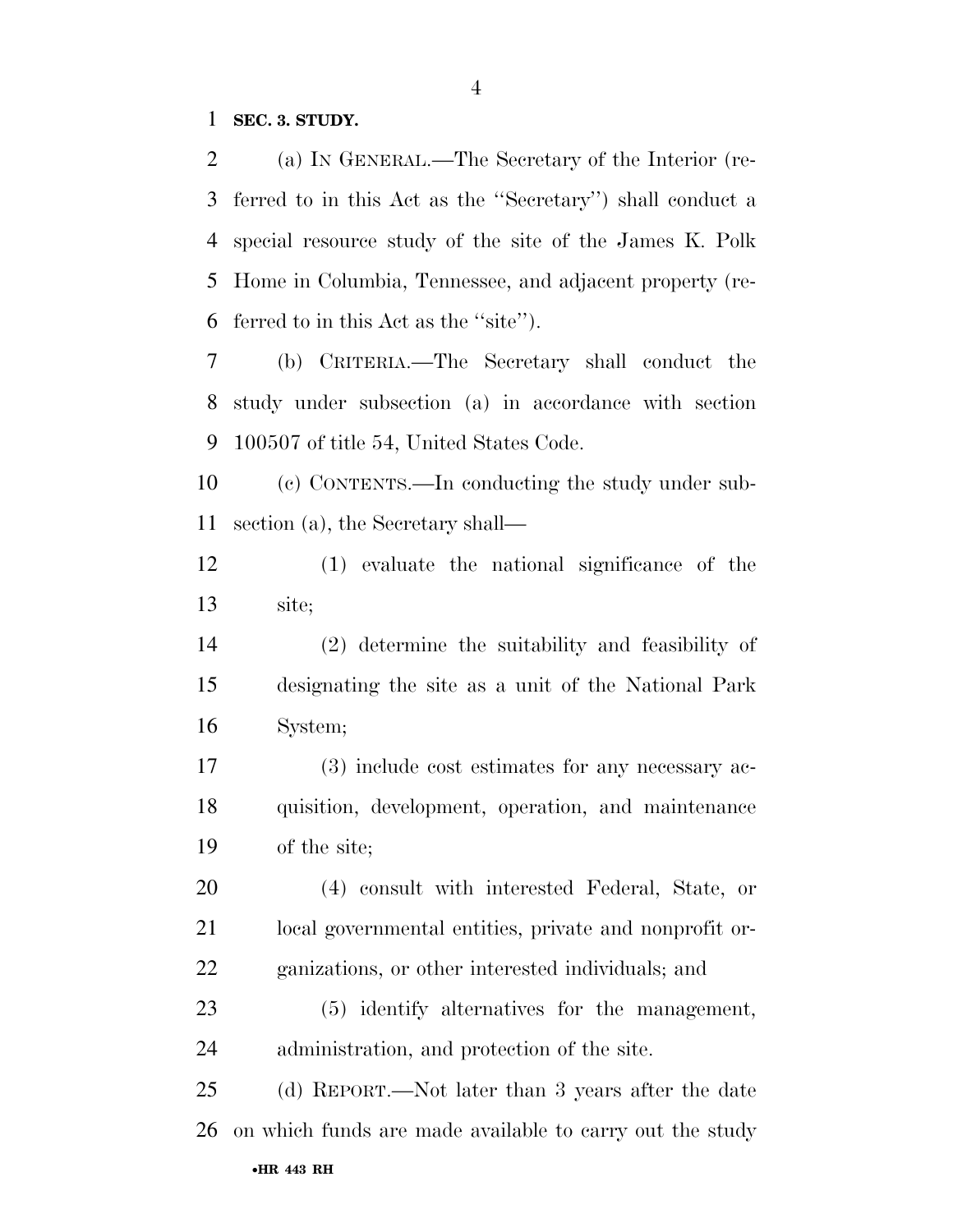under subsection (a), the Secretary shall submit to the Committee on Natural Resources of the House of Rep- resentatives and the Committee on Energy and Natural Resources of the Senate a report that describes—

 (1) the findings and conclusions of the study; and

(2) any recommendations of the Secretary.